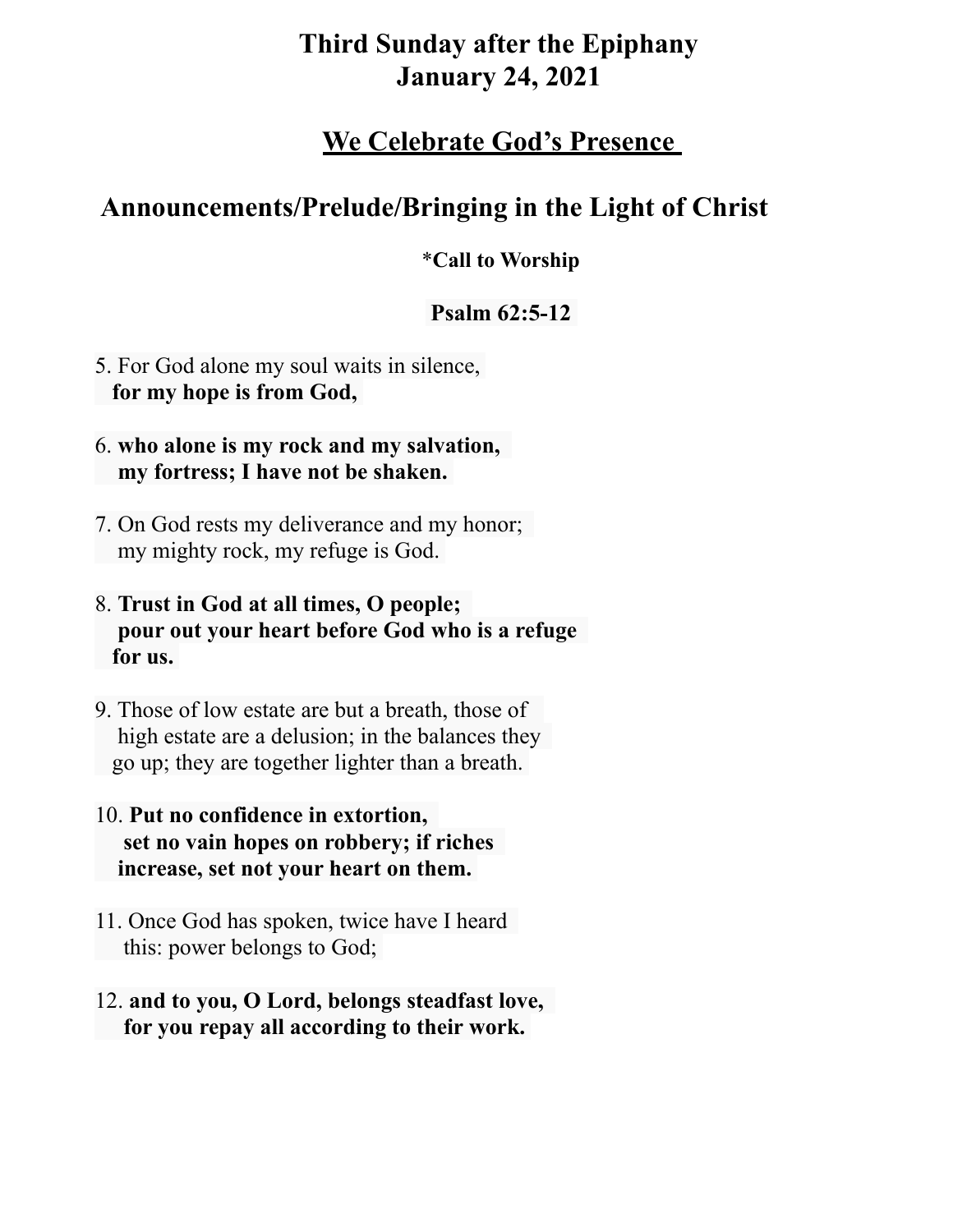Hymn "Rock of Ages, Cleft for Me" Hymn #361

### **Opening Prayer**

**Holy God, we know that you are the God who calls. Quiet our minds and hearts that we may hear you. Fill us with your Spirit that we may be emboldened to answer, to serve and to share just as Jesus set the example. For we know this present world is passing away. Therefore, help us to keep our focus on you, Lord, for true power and steadfast love belong to you. In your holy name we now pray. Amen**

### **Joys/Concerns/Pastoral Prayer/The Lord's Prayer**

## **Prayer List**

Bishop Trimble, Rev. Russ Abel (CS), Pastor Chris & Family**, Connie & Smitty Rozman, Charlie Greiwe, Nancy Dinnen, Hoagy Wright, Carolyn Giugni, Naomi Melia, Bob Fitzpatrick,** Linda Amberger, **Ted Hartshorn,** Connie Summers, Elaine Wessling, Teachers and Students, Les Smith, Darrin and Trish Woodrum, Matt Litton, Ginny Hartshorn, MacKenzie Kramer, Andrew Murphy (Matt Trossman), Lesa Worthington (Dixie Butte), Rev. Charles Flory, Denny Harmeyer, Anthony Pemberton (Naomi Melia), Steve Brinkman (Mary Kay Roberts), Janice Schein, Barb Schwartz, Mary Linger, Karl Hinkle, Owen Lewis, Jackie Schaefer (Wright), Cody Ryan (Hisrich), Dee Dudgeon, Edie & Wilbur Zimmer, Our Children and Youth, Batesville Community, Safe Passage, People in the Armed Forces, Irene Fitzpatrick (Chateau), Susan Wonnell (Chateau), Betty Schaefer (St. Andrews), Patty McFall (Stutler, Otterbein Retirement), Bill Hisrich (The Waters).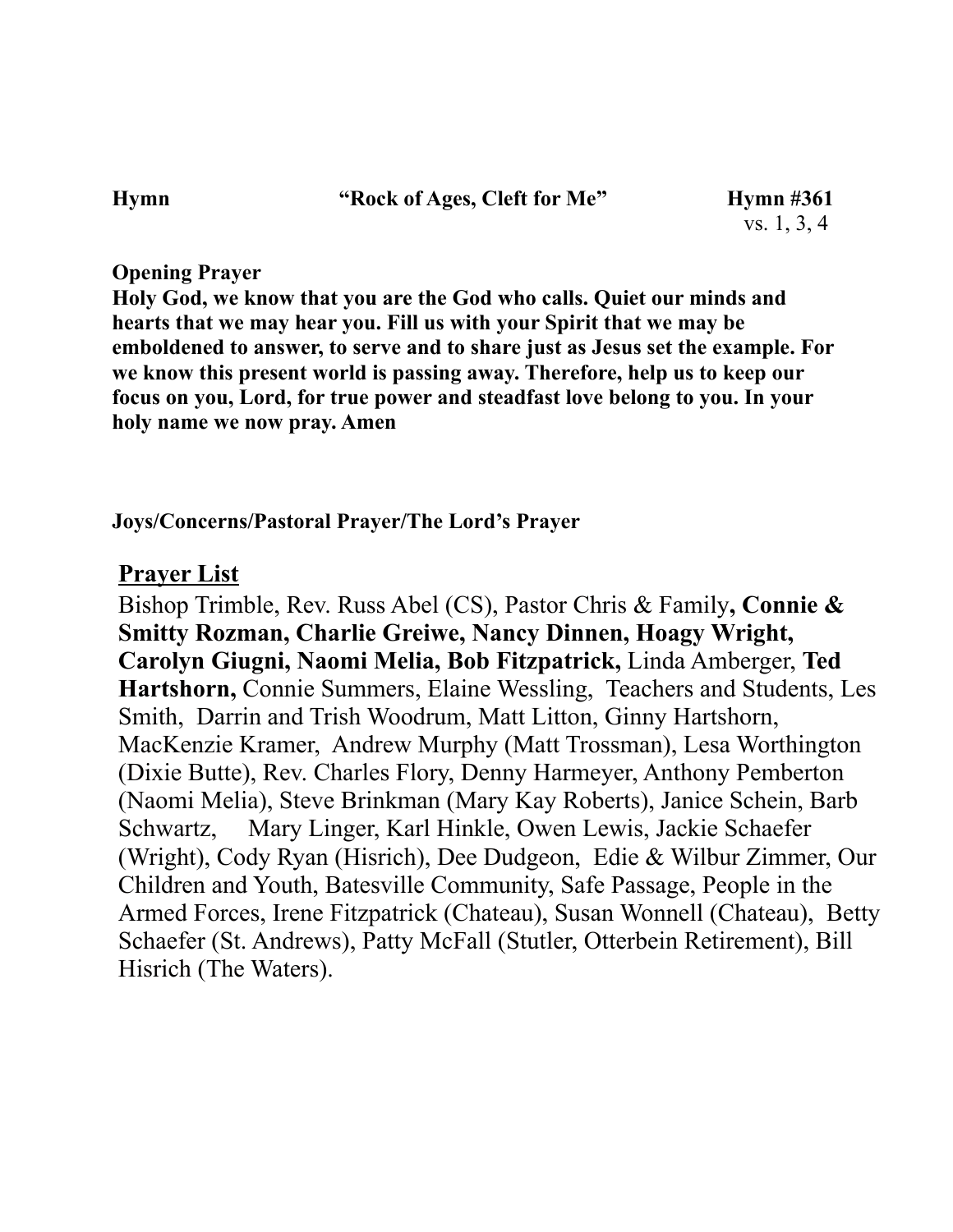**Our Father, which art in heaven, hallowed be thy Name. Thy Kingdom come, Thy will be done, on earth, as it is in heaven. Give us this day our daily bread and forgive us our trespasses, as we forgive those who trespass against us. And lead us not into temptation, but deliver us from evil. For thine is the kingdom, the power, and the glory, for ever. Amen.**

| <b>Hymn</b> | "Lord, You Have Come to the Lakeshore" | Hymn $\#344$ |
|-------------|----------------------------------------|--------------|
|             |                                        | vs. 1, 2, 3  |

**Scripture Reading** Jonah 3:1-5,10

## **We Celebrate God's Gift's**

#### **Invitation to the Offer**

God is our rock and our fortress. Let us celebrate our salvation by fearlessly giving a portion of what has already been given to us.

### **Doxology**

**Prayer of Dedication** 

**Merciful God, you have saved us for a purpose. We dedicate these gifts as we dedicate our lives to you, that you will make us fishers of people. In Jesus name we pray. Amen.** 

## **We Hear the Word of God**

| <b>Scripture</b>   | Mark $1:14-20$                   |                          |  |
|--------------------|----------------------------------|--------------------------|--|
| <b>Message</b>     | "The God Who CALLS"              | <b>Rev. Chris Renick</b> |  |
| <b>Hymn</b>        | "I Have Decided to Follow Jesus" | Hymn $\#2129$ TF         |  |
| <b>Benediction</b> |                                  |                          |  |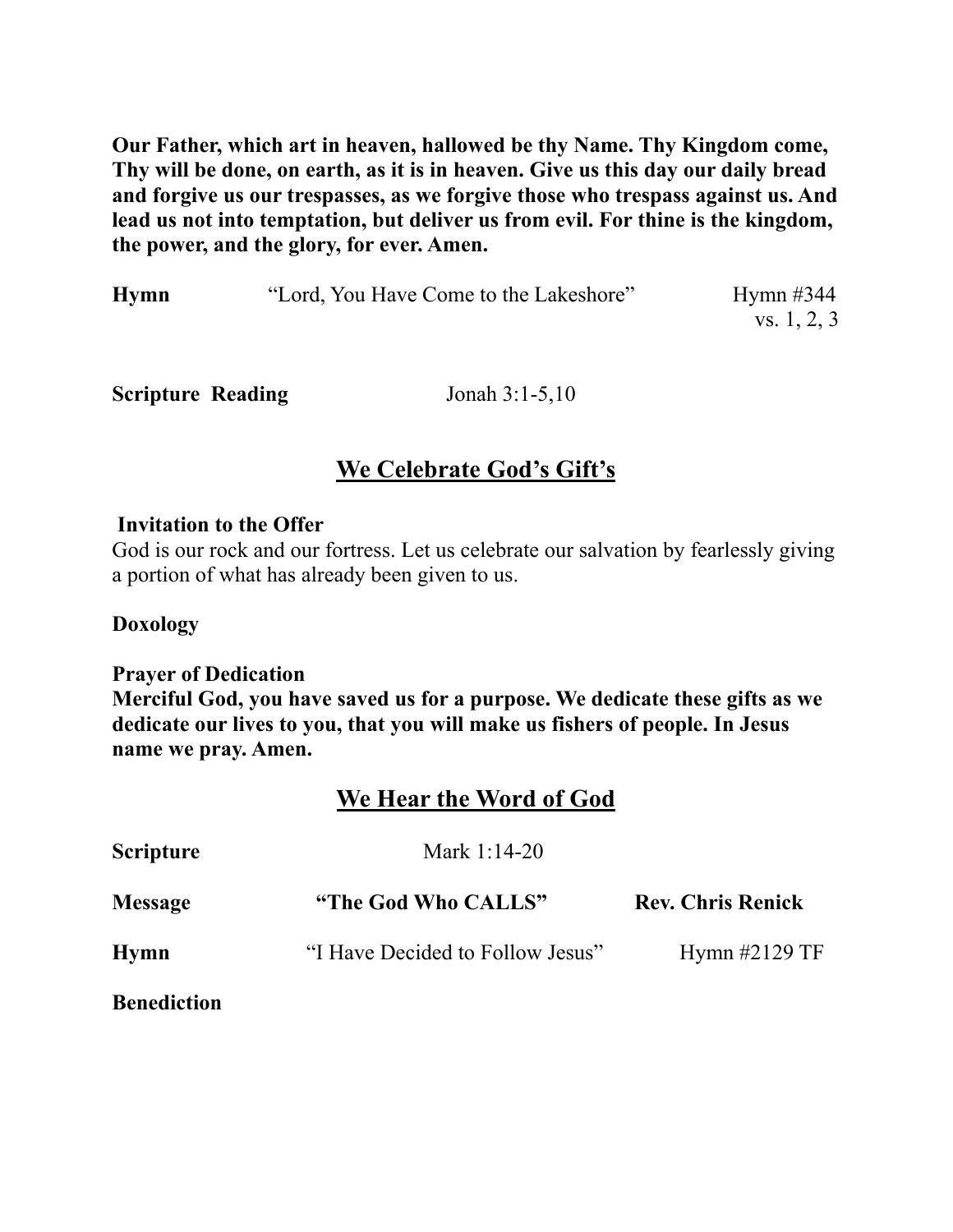**Church Ministers Today 19. 19. Next Week** 

Flowers = Ralph & Judi Craig Robert & Sandi Jester Live Stream

Last Sunday: Offering: \$2,215.00 YTD Total: \$8,110.00 Attendance: 127 Budget: \$10,056.00

YTD Average: 89

### **BLESSING FOR THE WEEK**

**May the God of second chances renew your sense of call and inspire you to go out and share the good news of forgiveness and hope!** 

### **SPROUTS COLORING CONTEST**

#### **Theme: "What I miss most about church."**

**Submit your work to Pastor Chris by Sunday, January 31st. Fabulous prizes will be awarded!**